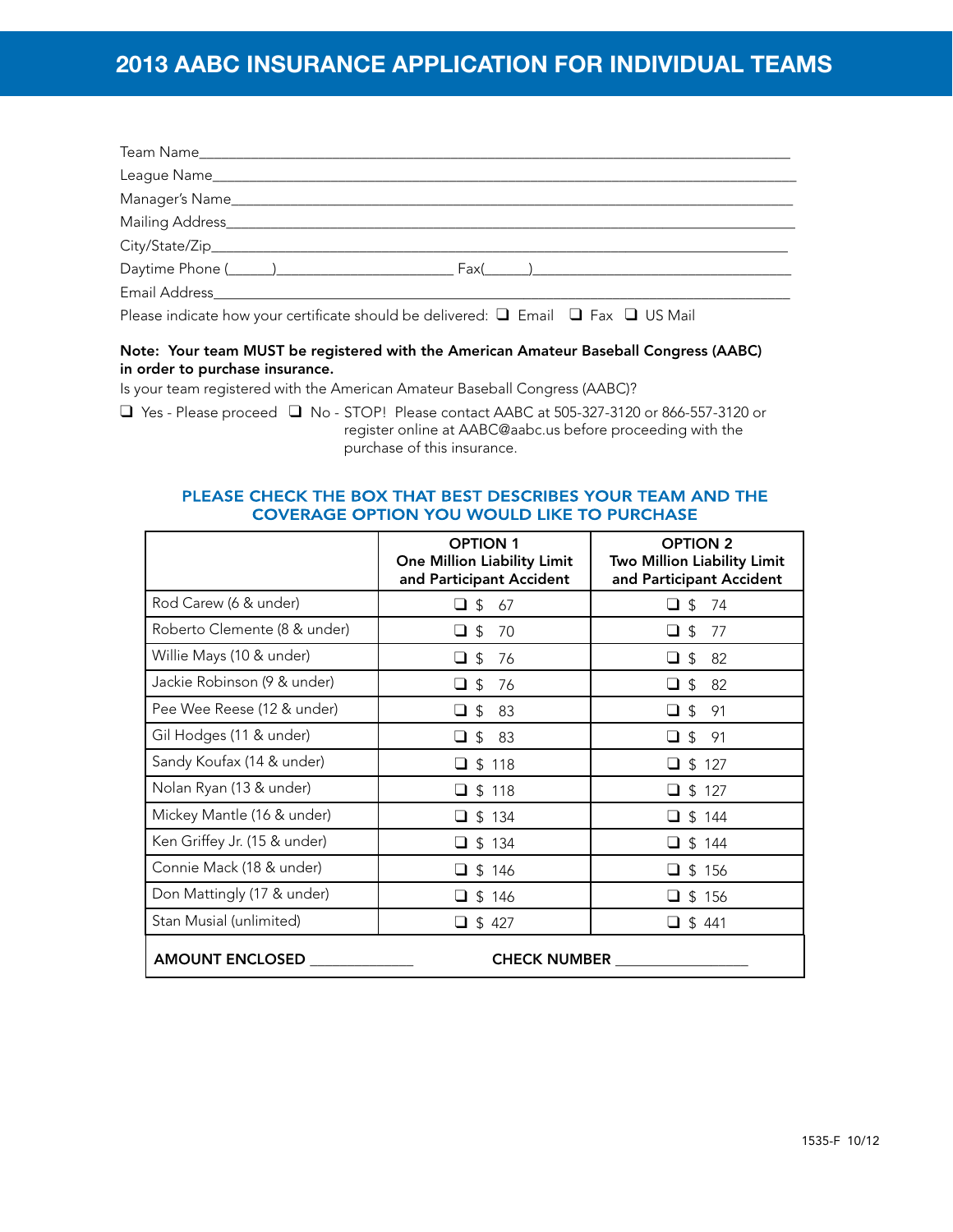#### I understand and agree to the following:

- 1. Coverage is effective the day that K&K Insurance Group receives and approves the application and payment and will expire on 1/1/2014.
- 2. Payment is Non-Refundable.
- 3. With respect to insured teams and leagues only, no coverage for Abuse/Molestation will apply if there is no system in place to perform background checks as follows:
	- Using internet sexual offender registry checks on all persons with repeated access to youth annually.
	- Criminal background checks by a third party vendor on all persons with repeated access to youth upon initial start of position and once every third year thereafter.

4. All participants must sign a K&K Insurance approved waiver/release form. K&K Insurance approved waivers are available online at www.kandkinsurance.com/aabc.

 $\frac{1}{2}$  ,  $\frac{1}{2}$  ,  $\frac{1}{2}$  ,  $\frac{1}{2}$  ,  $\frac{1}{2}$  ,  $\frac{1}{2}$  ,  $\frac{1}{2}$  ,  $\frac{1}{2}$  ,  $\frac{1}{2}$  ,  $\frac{1}{2}$  ,  $\frac{1}{2}$  ,  $\frac{1}{2}$  ,  $\frac{1}{2}$  ,  $\frac{1}{2}$  ,  $\frac{1}{2}$  ,  $\frac{1}{2}$  ,  $\frac{1}{2}$  ,  $\frac{1}{2}$  ,  $\frac{1$ 

MANAGER'S SIGNATURE **DATE** 

NOTE: The policy automatically provides additional insured status to any person, organization or entity engaged in sponsoring or providing the premises for your team or league operations. The certificate of insurance you receive will indicate this. If you should have an entity that requires their name be specifically listed on the certificate, please list below. Attach a separate page for more additional insureds certificate requests.

Name of Additional Insured \_\_\_\_\_\_\_\_\_\_\_\_\_\_\_\_\_\_\_\_\_\_\_\_\_\_\_\_\_\_\_\_\_\_\_\_\_\_\_\_\_\_\_\_\_\_\_\_\_\_\_\_\_\_\_\_\_\_\_\_\_\_\_\_\_\_\_\_\_

Additional Insured's Address \_

Relationship of Additional Insured (Provider of Premises, Sponsor, etc.) \_\_\_\_\_\_\_\_\_\_\_\_\_\_\_\_\_\_\_\_\_\_\_\_\_\_\_

Name of Additional Insured \_\_\_\_\_\_\_\_\_\_\_\_\_\_\_\_\_\_\_\_\_\_\_\_\_\_\_\_\_\_\_\_\_\_\_\_\_\_\_\_\_\_\_\_\_\_\_\_\_\_\_\_\_\_\_\_\_\_\_\_\_\_\_\_\_\_\_\_\_

Additional Insured's Address

Relationship of Additional Insured (Provider of Premises, Sponsor, etc.) \_\_\_\_\_\_\_\_\_\_\_\_\_\_\_\_\_\_\_\_\_\_\_\_\_\_\_

Name of Additional Insured **Example 20** and  $\alpha$ 

Additional Insured's Address \_\_\_\_\_

Relationship of Additional Insured (Provider of Premises, Sponsor, etc.) \_\_\_\_\_\_\_\_\_\_\_\_\_\_\_\_\_\_\_\_\_\_\_\_\_\_\_\_\_\_\_

Please return completed application and payment to: K&K Insurance Group, c/o Sports Division/AABC Insurance Program • Mailing Address: P.O. Box 2338, Fort Wayne, IN 46801-2338 Overnight Address: 1712 Magnavox Way, Fort Wayne, IN 46804 • Phone: 800-441-3994 Fax: 260-459-5120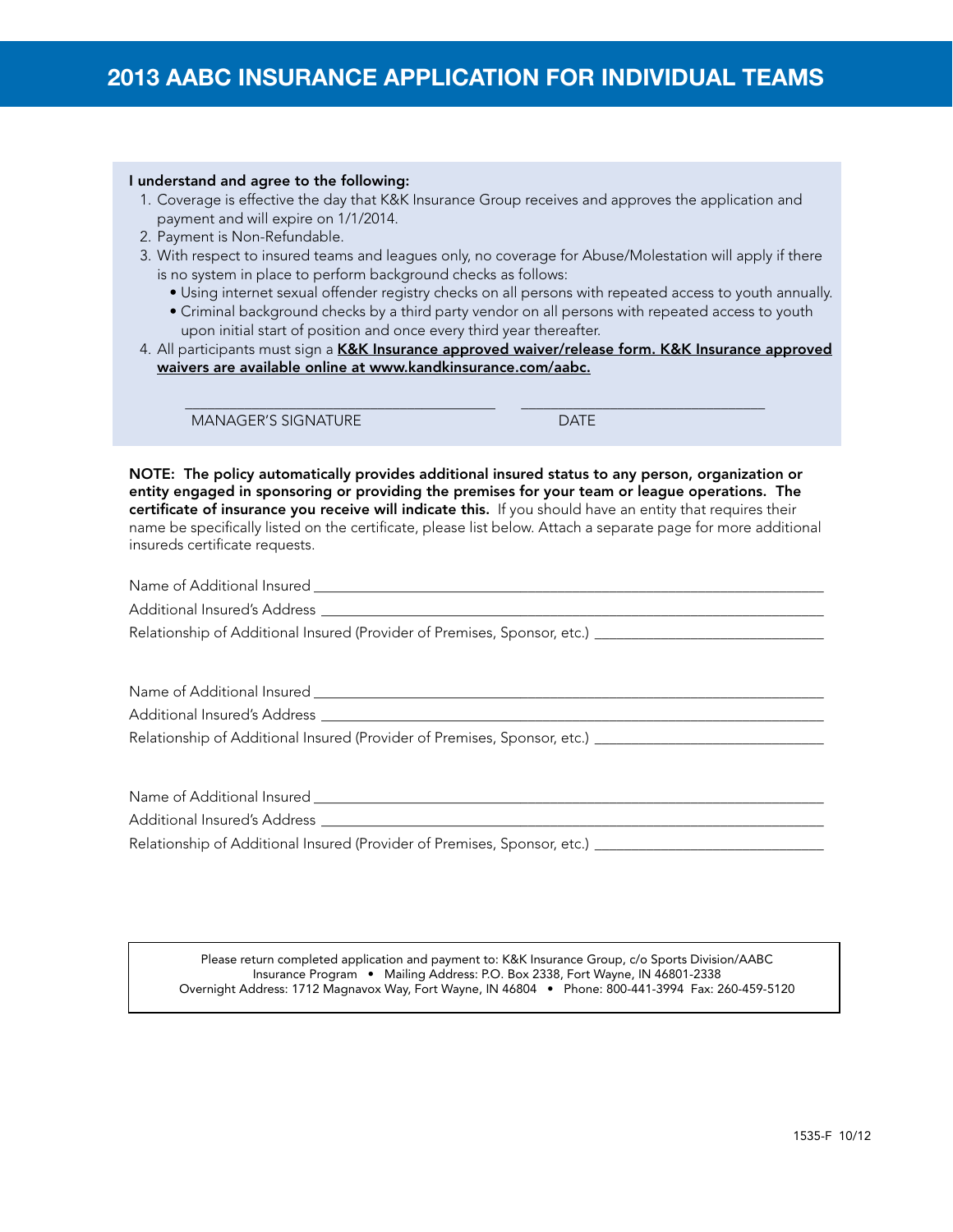# **2013 AABC INSURANCE APPLICATION FOR LEAGUES INSURING ALL TEAMS WITHIN THEIR LEAGUES**

|                                                                                                     | How many teams in your league?                                                                                                                                                                                                                    |
|-----------------------------------------------------------------------------------------------------|---------------------------------------------------------------------------------------------------------------------------------------------------------------------------------------------------------------------------------------------------|
|                                                                                                     |                                                                                                                                                                                                                                                   |
| Mailing Address _______________                                                                     |                                                                                                                                                                                                                                                   |
|                                                                                                     |                                                                                                                                                                                                                                                   |
|                                                                                                     | $Fax($ and $Fax($ and $Fax($ and $Fax($ and $Fax($ and $Fax($ and $Fax($ and $Fax($ and $Fax($ and $Fax($ and $Fax($ and $Fax($ and $Fax($ and $Fax($ and $Fax($ and $Fax($ and $Fax($ and $Fax($ and $Fax($ and $Fax($ and $Fax($ and $Fax($ and |
| Email Address ____________                                                                          |                                                                                                                                                                                                                                                   |
| $\Box$ . The second component of the second contributions of $\Box$ . The second $\Box$ in the M-SI |                                                                                                                                                                                                                                                   |

Please indicate how your certificate should be delivered:  $\Box$  Email  $\Box$  Fax  $\Box$  US Mail Note: All teams within your league MUST be registered with the American Amateur Baseball Congress (AABC) in order to purchase insurance

Is your team registered with the American Amateur Baseball Congress (AABC)?

 $\Box$  Yes - Please proceed  $\Box$  No - STOP! Please contact AABC at 505-327-3120 or 866-557-3120 or register online at AABC@aabc.us before proceeding with the purchase of this insurance.

### PLEASE CHECK THE BOX THAT BEST DESCRIBES YOUR TEAM AND THE **COVERAGE OPTION YOU WOULD LIKE TO PURCHASE**

|                                               | <b>OPTION 1</b><br><b>One Million Liability Limit</b><br>and Participant Accident |          |         | <b>OPTION 2</b><br>Two Million Liability Limit<br>and Participant Accident |                            |   |         |      |
|-----------------------------------------------|-----------------------------------------------------------------------------------|----------|---------|----------------------------------------------------------------------------|----------------------------|---|---------|------|
|                                               | Per Team                                                                          |          | # Teams | Cost                                                                       | Per Team                   |   | # Teams | Cost |
| Rod Carew (6 & under)                         | $\Box$ \$<br>61                                                                   | $\times$ |         |                                                                            | $\Box$ \$<br>66            | X |         |      |
| Roberto Clemente (8 & under)                  | $\Box$ \$<br>64                                                                   | X        |         |                                                                            | $\mathfrak{L}$<br>o.<br>69 | X |         |      |
| Willie Mays (10 & under)                      | $\Box$ \$<br>68                                                                   | X        |         |                                                                            | $\Box$ s<br>74             | X |         |      |
| Jackie Robinson (9 & under)                   | $\Box$ \$<br>68                                                                   | X        |         |                                                                            | $\Box$ \$<br>74            | X |         |      |
| Pee Wee Reese (12 & under)                    | $\Box$ \$<br>75                                                                   | X        |         |                                                                            | $\Box$ \$<br>81            | X |         |      |
| Gil Hodges (11 & under)                       | $\Box$ \$<br>75                                                                   | X        |         |                                                                            | $\Box$ \$<br>81            | X |         |      |
| Sandy Koufax (14 & under)                     | $\Box$ \$ 108                                                                     | X        |         |                                                                            | $\Box$ \$ 116              | X |         |      |
| Nolan Ryan (13 & under)                       | \$108<br>$\Box$                                                                   | X        |         |                                                                            | $\square$ \$ 116           | X |         |      |
| Mickey Mantle (16 & under)                    | $\Box$ \$ 122                                                                     | X        |         |                                                                            | $\Box$ \$ 131              | X |         |      |
| Ken Griffey Jr. (15 & under)                  | $\Box$ \$ 122                                                                     | X        |         |                                                                            | $\Box$ \$ 131              | X |         |      |
| Connie Mack (18 & under)                      | $\Box$ \$ 134                                                                     | X        |         |                                                                            | $\Box$ \$ 143              | X |         |      |
| Don Mattingly (17 & under)                    | \$134<br>$\Box$                                                                   | X        |         |                                                                            | $\Box$ \$ 143              | X |         |      |
| Stan Musial (unlimited)                       | $\Box$ \$ 387                                                                     | X        |         |                                                                            | $\Box$ \$400               | X |         |      |
| Total Cost: \$                                |                                                                                   |          |         |                                                                            | Total Cost: \$             |   |         |      |
| <b>AMOUNT ENCLOSED</b><br><b>CHECK NUMBER</b> |                                                                                   |          |         |                                                                            |                            |   |         |      |

Note: All teams within the league should purchase the same coverage option